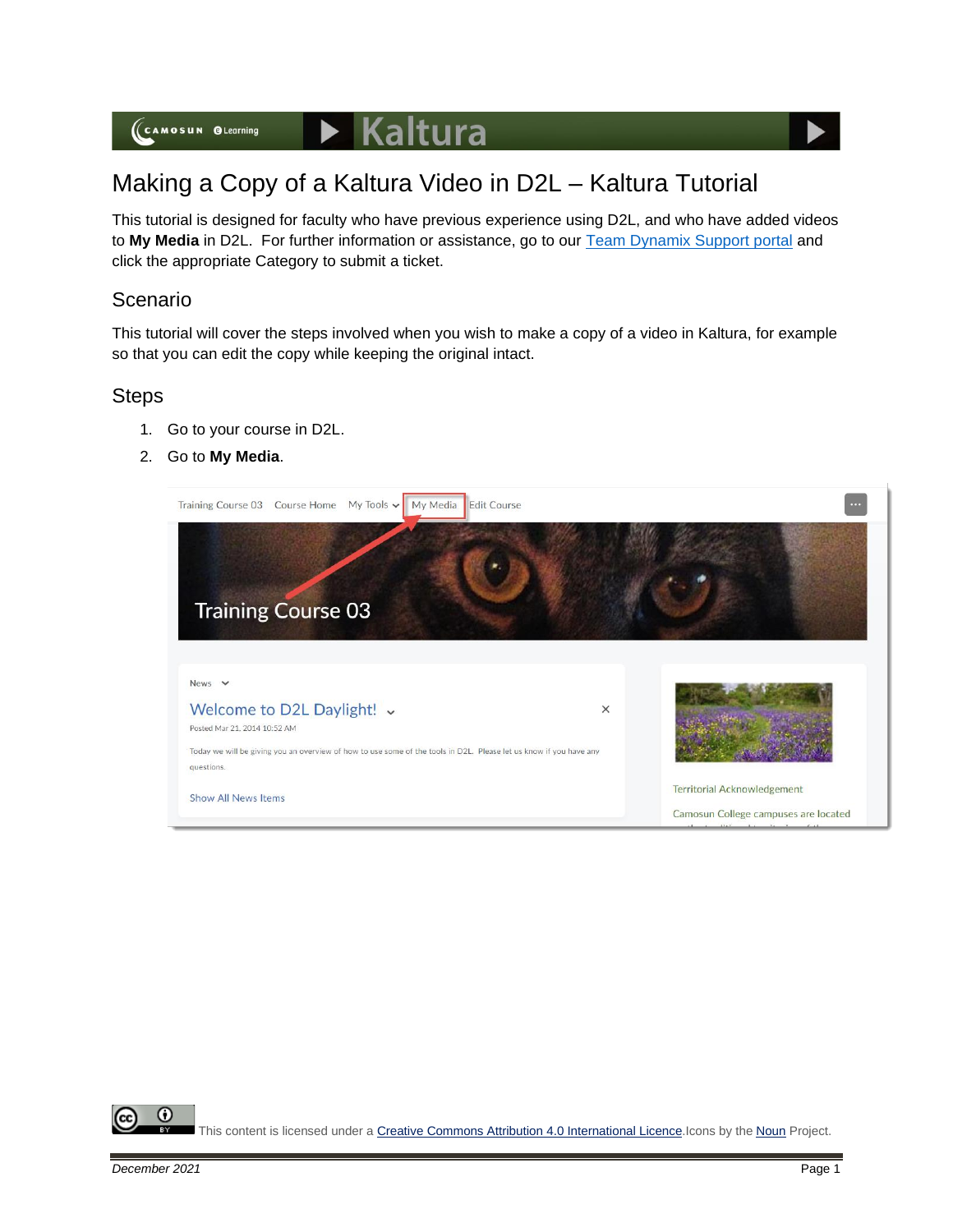3. Click the title of the video you want to copy.



4. Scroll down, click **Actions** and select **Launch Editor**.

| $\blacklozenge$<br>$0:00$ / 1:37                                                                                               | 图2012<br>$\bullet$                      |
|--------------------------------------------------------------------------------------------------------------------------------|-----------------------------------------|
| Kaltura Video<br>From Emily Schudel 3 Days ago                                                                                 | $\circ$                                 |
| $\triangleleft$ Share<br>§ Attachments<br><b>Details</b><br>$\alpha$                                                           | ACTIONS Y<br>← Back                     |
| This is a video used for testing purposes of the Kaltura interface with D2L                                                    | $\blacktriangleright$ Edit<br>+ Publish |
| caption complete<br>video<br>test                                                                                              | <b>III</b> Analytics                    |
| Appears In Embedde v   Department/Program eLearning   Course name and number On-Demand Training   Term and Year Noterm or year | + Order Cap ions                        |
| Comments                                                                                                                       | + Caption Requests<br>Launch Editor     |
| Add a Comment                                                                                                                  | <b>O</b> Delete                         |

 $\overline{0}$ This content is licensed under [a Creative Commons Attribution 4.0 International Licence.I](https://creativecommons.org/licenses/by/4.0/)cons by the [Noun](https://creativecommons.org/website-icons/) Project.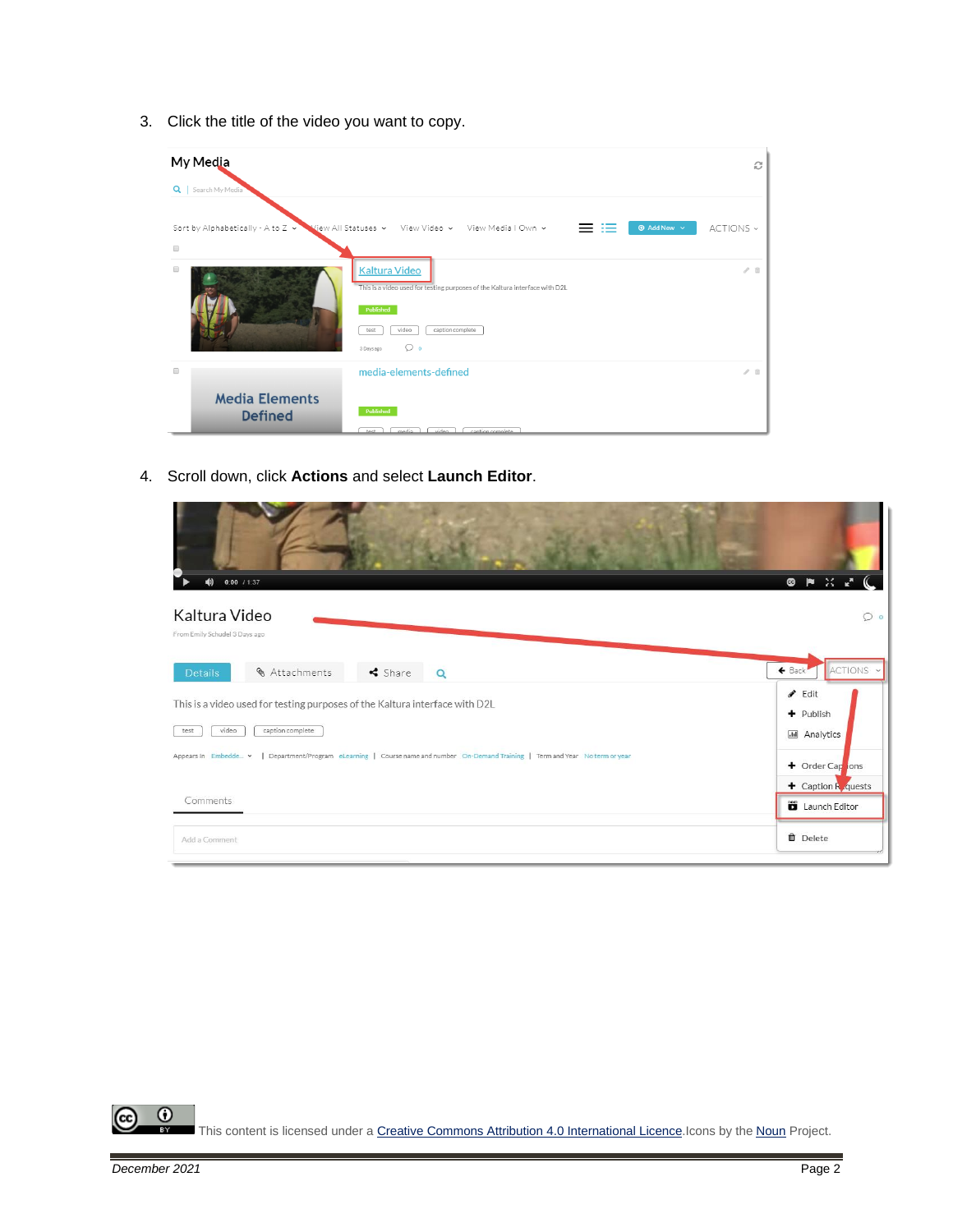5. If a Warning pops up, click **OK**. Click **Save a Copy**.



6. Give your copy a title and click **Create**.



 $\odot$ This content is licensed under [a Creative Commons Attribution 4.0 International Licence.I](https://creativecommons.org/licenses/by/4.0/)cons by the [Noun](https://creativecommons.org/website-icons/) Project.